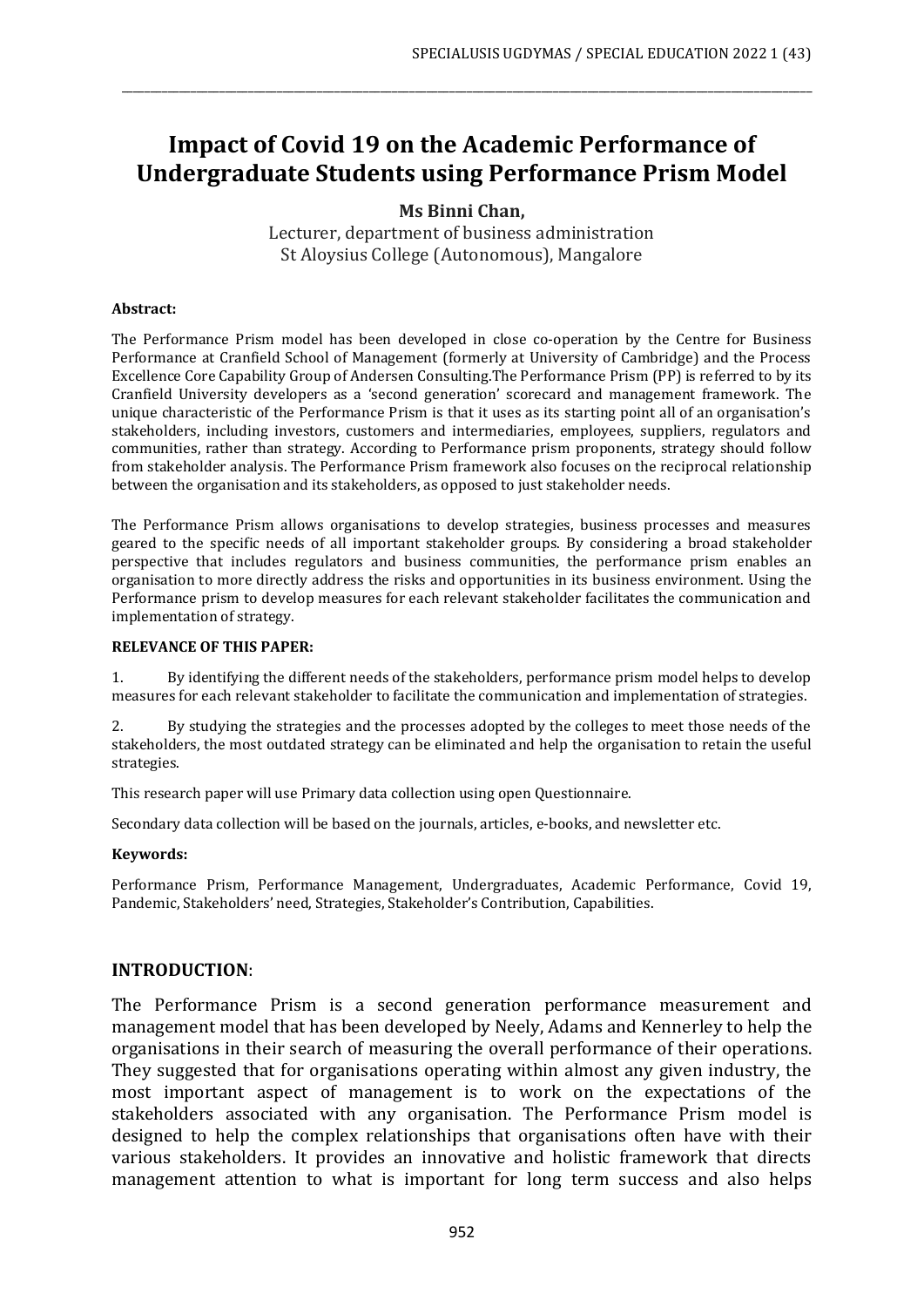organisations to design, build, operate and measure their performance measurement systems in a way that is relevant to the issues that they face within their given industry. This model attempts to differentiate itself from other similar models such as the Balanced Scorecard by offering a unique perspective on a measuring system that can ultimately be adopted as a way of operating within an industry, rather than just measuring performance of the organisation. The balanced scorecard, on the other hand, focuses on finance, customers, internal processes and innovation and learning. Hence it downplays the importance of other stakeholders, such as suppliers and employees. The Shareholder value frameworks incorporate the cost of capital into the equation, but ignores all aspects relating to stakeholders. The important criticisms of these systems are that they clearly ignore any other perspectives on performance, those being the wants and needs of shareholders, customers and employees, in short all the stakeholders who are directly or indirectly associated with the organisation.

\_\_\_\_\_\_\_\_\_\_\_\_\_\_\_\_\_\_\_\_\_\_\_\_\_\_\_\_\_\_\_\_\_\_\_\_\_\_\_\_\_\_\_\_\_\_\_\_\_\_\_\_\_\_\_\_\_\_\_\_\_\_\_\_\_\_\_\_\_\_\_\_\_\_\_\_\_\_\_\_\_\_\_\_\_\_\_\_\_\_\_\_\_\_\_\_\_\_\_\_\_\_\_\_\_\_\_\_\_\_\_\_\_\_\_\_\_\_\_\_

It is advantageous over other frameworks as it addresses all of an organisations stakeholders –mainly investors, customers & intermediaries, employees, suppliers, regulators and communities by considering the wants and needs of those stakeholders and simultaneously, what the organisation wants and needs from its stakeholders. In this way, the reciprocal relationship with each stakeholder is examined. The Performance Prism later addresses the strategies, processes and importantly the capabilities that are needed in order to satisfy these critical sets of wants and needs. Performance prism has five components. They are diagrammatically represented as below;



Creator: Glen Patterson

Stakeholders Satisfaction: Performance prism holds strong groundon the fact that if business needs to be successful it should recognize the needs of its stakeholders as its first priority. Stakeholders' needs and demands has to be considered to implement strategies.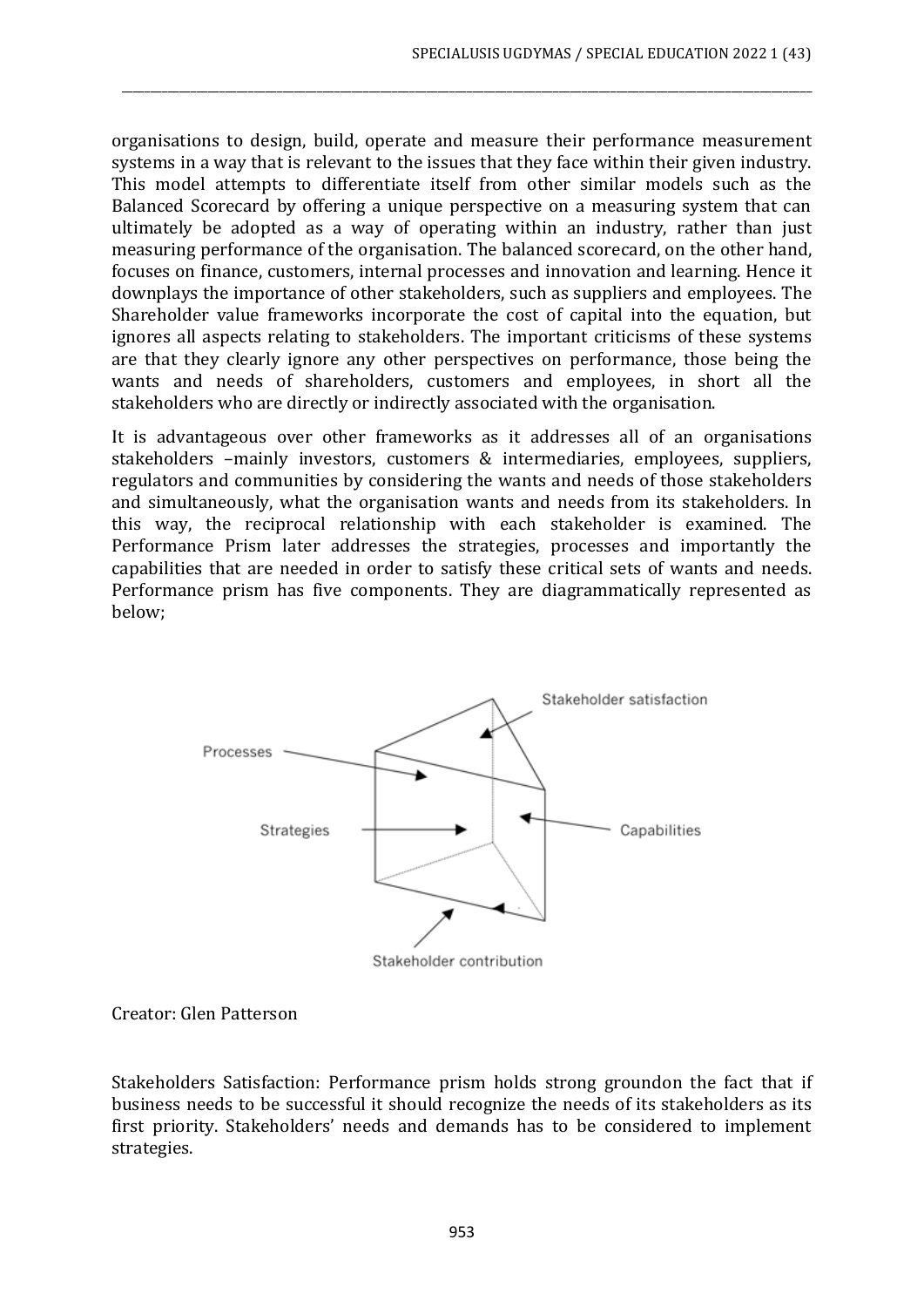Strategies: Strategies are short term feasible plans to achieve some specific determinable objectives. The strategies need to be developed in order to satisfy stakeholders like shareholders and customers. Shareholders would want dividends and capital growth and customer may want good quality products at reasonable prices. Business has to adopt the strategic arena which leads to the satisfaction of stakeholders' demands.

\_\_\_\_\_\_\_\_\_\_\_\_\_\_\_\_\_\_\_\_\_\_\_\_\_\_\_\_\_\_\_\_\_\_\_\_\_\_\_\_\_\_\_\_\_\_\_\_\_\_\_\_\_\_\_\_\_\_\_\_\_\_\_\_\_\_\_\_\_\_\_\_\_\_\_\_\_\_\_\_\_\_\_\_\_\_\_\_\_\_\_\_\_\_\_\_\_\_\_\_\_\_\_\_\_\_\_\_\_\_\_\_\_\_\_\_\_\_\_\_

Processes: Processes are the series of activities performed in order to achieve the required outcome. Processes has to be developed in order to put the strategies into action. Processes that are implemented should be consistent with the stakeholders' demands and strategies.

Capabilities: Capabilities means knowledge, skill, expertise and experience needed to perform any processes. Capability needs to be achieved to be able to operate processes in association of stakeholders' contribution. Performance prism focuses that processes need to be performed should determine capabilities needed instead of carrying out process.

Stakeholder Contribution: Stakeholders' contribution is knowledge shared by stakeholders to the business which helps to maintain and develop organisational capabilities. Feedback and suggestions from customers regarding product specification changes arranged by government to inform about new legislation requiring minimum quality standards.

# **LITERATURE REVIEW:**

# *Thinking towards stakeholder satisfaction in higher education: an application of performance prism,*

This article analyses the interrelation between stakeholder need, organizational capabilities, existing process, strategies and stakeholders' role. The study also focused on the use of performance prism model which can be highly benefited in an academic institution and the process should start from identifying stakeholder needs, and then formulate strategies using existing capabilities and process and finally deliver better value with the support of all stakeholders in the system.

#### *Organizational Performance Management: Examining the Practical Utility of the Performance Prism, O'Boyle, Ian; Hassan, David.*

This paper studies the analysis concerning the practical utility of a performance management tool which has been utilized by a number of organizations around the globe. It is argues that this unique performance management tool can provide organizations with various benefits in terms of their development and overall organizational success.

# *The performance prism model and stakeholder satisfaction dimension Melekakgün\* Saadetöztaş.*

The main aim of this study was to give conceptual information about the performance prism and to make evaluations for the application of the model. Hence, an application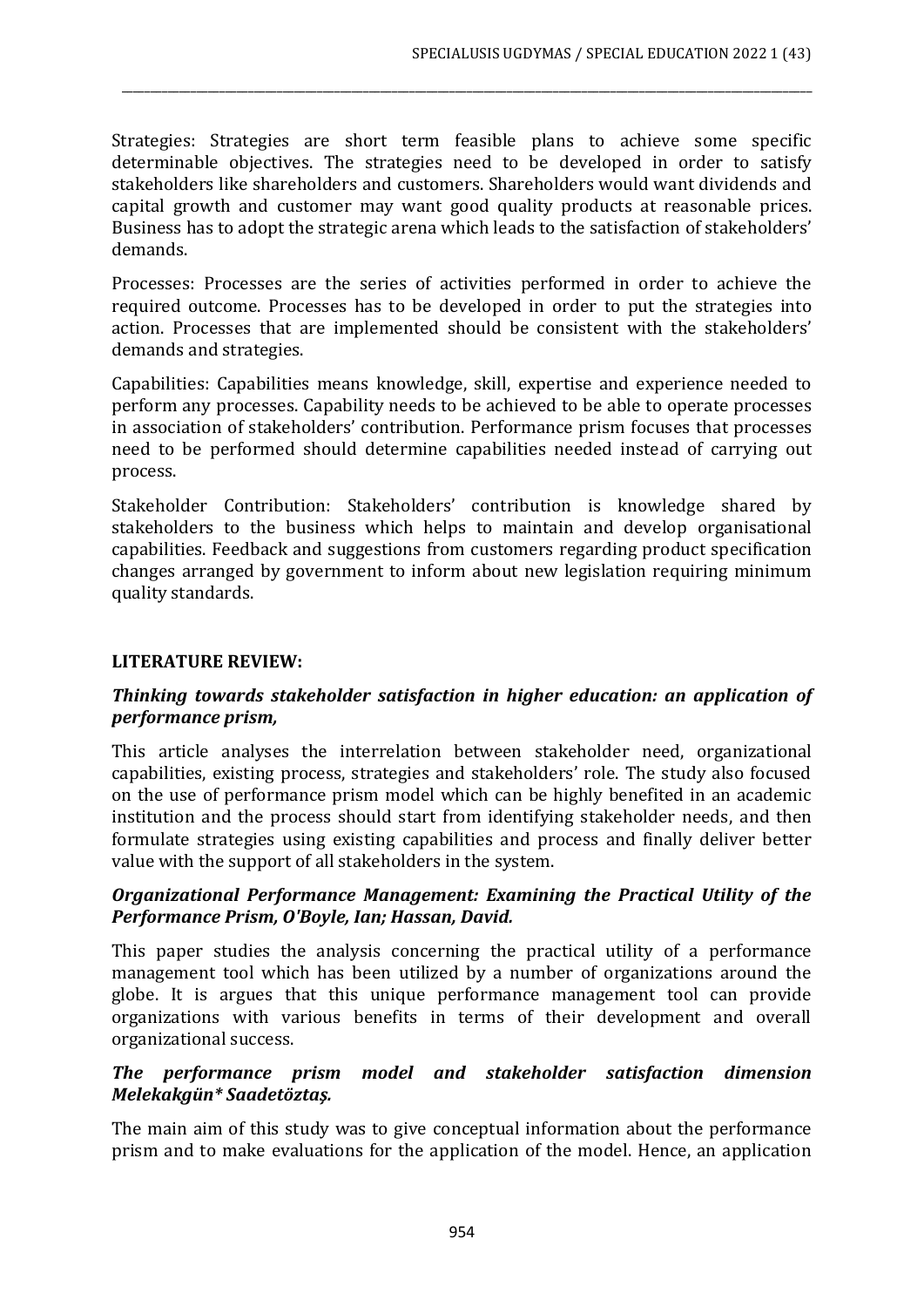study for the stakeholder satisfaction dimension, which is the first dimension of the model in a financial leasing company, was conducted and its results were included.

\_\_\_\_\_\_\_\_\_\_\_\_\_\_\_\_\_\_\_\_\_\_\_\_\_\_\_\_\_\_\_\_\_\_\_\_\_\_\_\_\_\_\_\_\_\_\_\_\_\_\_\_\_\_\_\_\_\_\_\_\_\_\_\_\_\_\_\_\_\_\_\_\_\_\_\_\_\_\_\_\_\_\_\_\_\_\_\_\_\_\_\_\_\_\_\_\_\_\_\_\_\_\_\_\_\_\_\_\_\_\_\_\_\_\_\_\_\_\_\_

# *Building a novel model of Performance Measurement System for Corporate Social Responsibility towards sustainable development, AstrieKrisnawati; GatotYudoko; YuniRosBangun*

This study applies content analysis to compare and reconcile the perspectives of those performance measurement frameworks so that it results in a proposed model so that it fills the gaps and limitations among them. It is a conceptual paper that aims to develop a new model of a Performance Measurement System (PMS) for CSR.

## *Measuring Performance in Small and Medium Scale Enterprises in the Manufacturing Industry in Ghana Dr. Ebenezer Ankrah Department of Information Technology, School of Applied Sciences, Central University College, Tema, Ghana Collins Christian Yaw Mensah Department of Accounting.*

The study looked at measuring the performance in Small and Medium Scale Enterprises in the Manufacturing Industry in Ghana. Performance measurement systems are useful tools in assessing and measuring the success of strategy implementation. It is also an effective tool for developing a Learning Organization, empowering employees, and enhancing employee accountability and motivation. This research adopted the survey methodology. The population of this research includes all the top and line managers of the ten companies randomly selected from Greater Accra Region of Ghana.

# **RESEARCH PROBLEM:**

The best thing we know about change is it's going to happen, change is inevitable. But we are not sure about the impact of how we're going to feel when going through it or when we come out the other side. Change means entering into the unknown, outside of our comfort zone, where things are not easy and safe. So one of the things that is rapidly changing is the learning scenario of the students. From offline face to face learning, students now have to get adjusted to online learning because of pandemic. It becomes very essential for the Institution to understand what are the needs of different students are and how can the educational institution work towards the strategies, processes and capabilities to achieve the desired changes and needs of the stakeholders (students)

In order to understand such needs of the stakeholders' there is a need to study those needs and accordingly strive to develop strategies to fulfil those needs.

## **OBJECTIVES:**

- 1) To understand the concept of performance prism model.
- 2) To identify the needs of the Stakeholders (Students)
- 3) To identify the strategies adopted by colleges to fulfil those needs of the students
- 4) To analyse the contribution of undergraduates and the Institution.

## **RESEARCH GAP**

After going through number of articles and research studies, the research gap that was analysed was that the studies conducted so far were based more on foreign institutions and very less studies were conducted in Mangaluru city. So to bridge that gap, this study focuses on Students being the primary stakeholder in the study.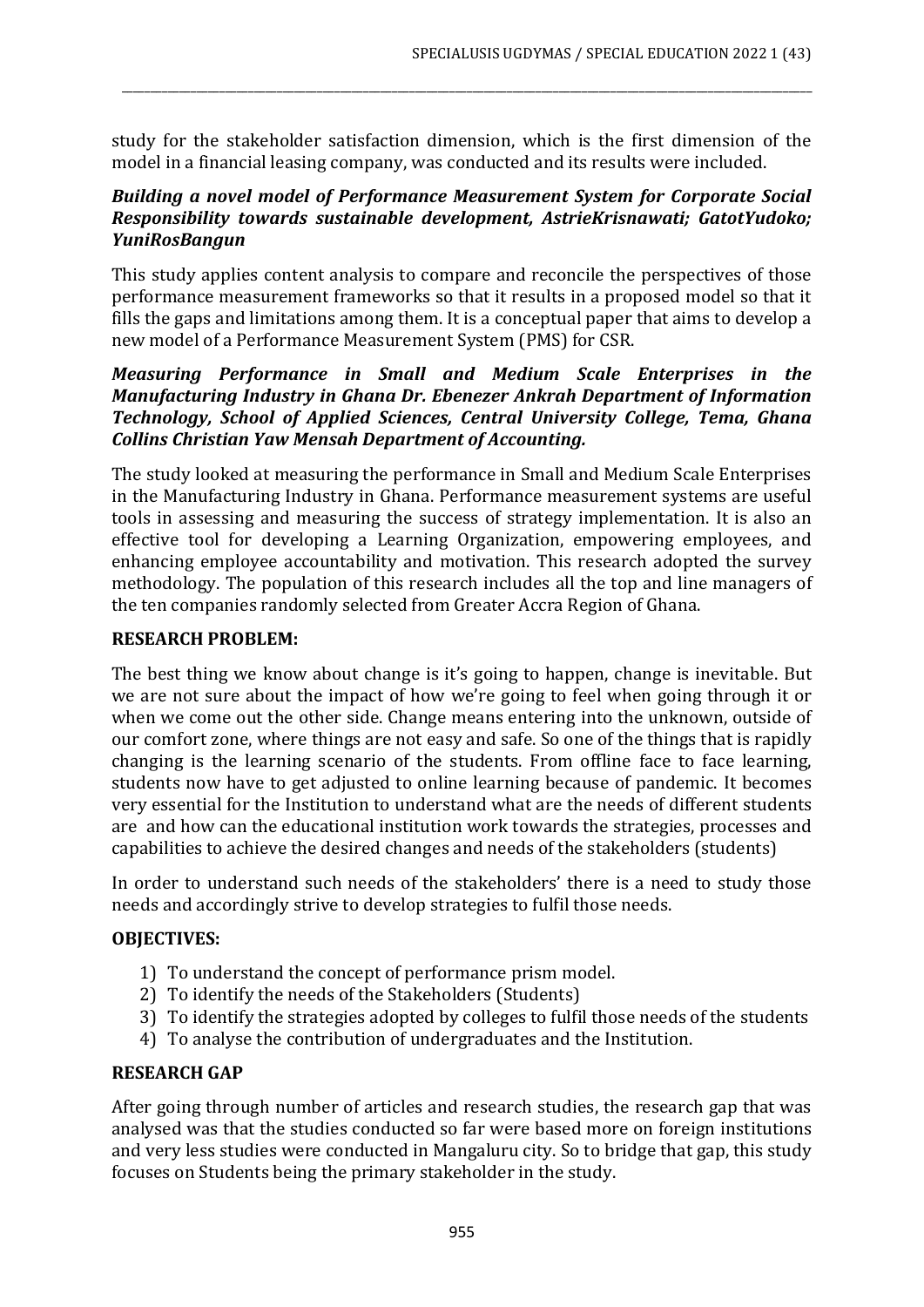# **METHODOLOGY:**

This research paper uses stratified sampling method as the primary source of data, wherein The questionnaire were sent to the undergraduate students of Business Administration (BBA) who were chosen from two autonomous colleges with more than 3.0 CGPA in Mangaluru city.

\_\_\_\_\_\_\_\_\_\_\_\_\_\_\_\_\_\_\_\_\_\_\_\_\_\_\_\_\_\_\_\_\_\_\_\_\_\_\_\_\_\_\_\_\_\_\_\_\_\_\_\_\_\_\_\_\_\_\_\_\_\_\_\_\_\_\_\_\_\_\_\_\_\_\_\_\_\_\_\_\_\_\_\_\_\_\_\_\_\_\_\_\_\_\_\_\_\_\_\_\_\_\_\_\_\_\_\_\_\_\_\_\_\_\_\_\_\_\_\_

The sample size for this study is 150 respondents.

The paper also utilises secondary data from all available sources.

## **ANALYSIS AND INTERPRETATION**

Disagree<br>1% Agree **1%** Strongly Agree 62% **ACTIVITY BASED LEARNING**

**1. Graph showing the need for activity based learning.**

*Analysis: From the above Chart, it is clear that, 62% of the respondents strongly want the online classes to be activity based learning at least once in a week. 37% of the respondents just agree to the activity based learning, and only 1% of the respondents disagree with activity based learning.*

*Interpretation: From the above Graph, Majority of the respondents want the classes to be activity based because that makes them less distracted during the online class.*

**2. Graph showing the need for Collaboration between teachers and students.**

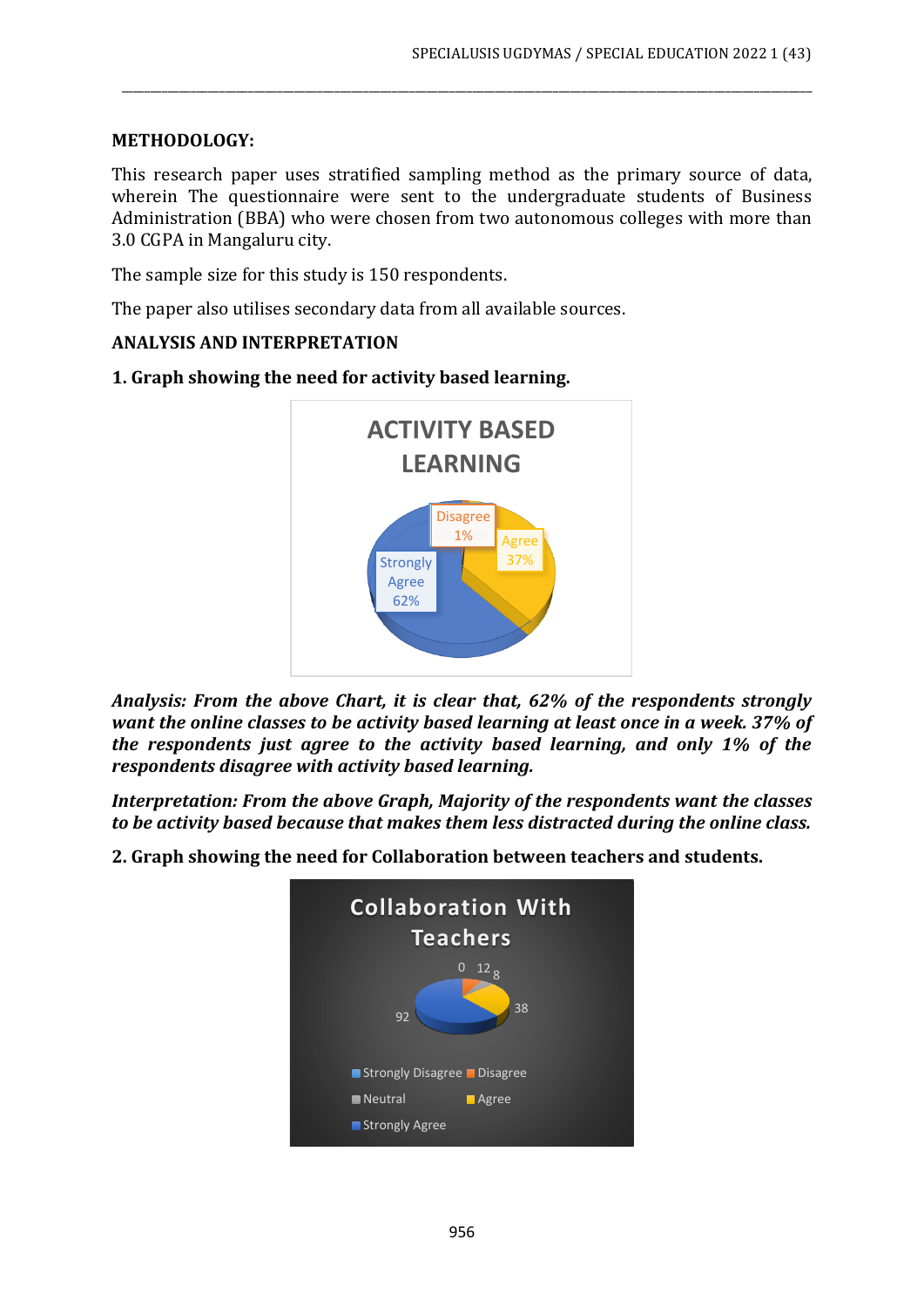*Analysis: From the above Graph, it is clear that 92% of the respondents strongly agree that there is a strong need for collaboration with teachers in terms of group projects and assignments. 38% of the respondents agree on the same and very few feel that collaboration is not important with teachers.*

\_\_\_\_\_\_\_\_\_\_\_\_\_\_\_\_\_\_\_\_\_\_\_\_\_\_\_\_\_\_\_\_\_\_\_\_\_\_\_\_\_\_\_\_\_\_\_\_\_\_\_\_\_\_\_\_\_\_\_\_\_\_\_\_\_\_\_\_\_\_\_\_\_\_\_\_\_\_\_\_\_\_\_\_\_\_\_\_\_\_\_\_\_\_\_\_\_\_\_\_\_\_\_\_\_\_\_\_\_\_\_\_\_\_\_\_\_\_\_\_

*Interpretation: From the above Analysis, it is clear that, majority of the respondents want to have collaboration with teachers in term of group assignment and projects so that they learn better with teachers guiding them.*



**3. Graph showing the need for creative assignments.**

*Analysis: From the above graph, it is clear that 94% of the respondents strongly believe that doing creative assignments can help them excel in terms of confidence, 1% of the respondents agree on the above statement, and 5% of the respondents stayed neutral on the same.*

*Interpretation : Majority of the respondents feel the need of making assignments creative rather than having same old boring method of writing assignment.* 

**4. Graph Showing need for Post-it-Notes**

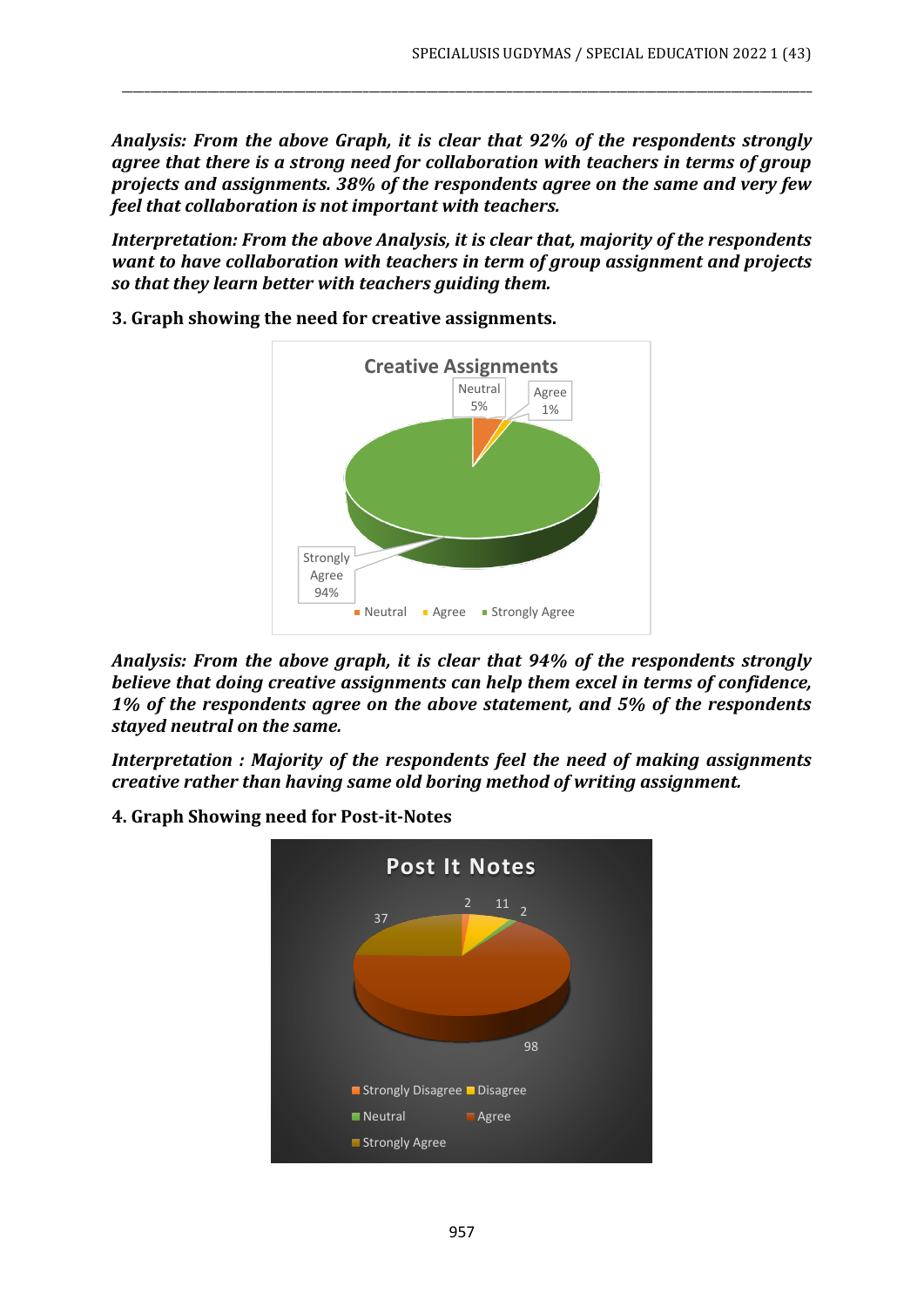*Analysis: From the above graph, it is clear that 98 of the respondents find the need of post-it-notes after the classes, so that the highlights of the class will be known to each and every students, 37 of the respondents strong feel the need for the same.*

\_\_\_\_\_\_\_\_\_\_\_\_\_\_\_\_\_\_\_\_\_\_\_\_\_\_\_\_\_\_\_\_\_\_\_\_\_\_\_\_\_\_\_\_\_\_\_\_\_\_\_\_\_\_\_\_\_\_\_\_\_\_\_\_\_\_\_\_\_\_\_\_\_\_\_\_\_\_\_\_\_\_\_\_\_\_\_\_\_\_\_\_\_\_\_\_\_\_\_\_\_\_\_\_\_\_\_\_\_\_\_\_\_\_\_\_\_\_\_\_

*Interpretation: Majority of the respondents feel the need for the Post-it-notes soon after the class so that they understand the highlights of the class.*



**5. Graph showing the need to learn advanced software**

*Analysis: From the above graph, it is clear that, 79% of the respondents agree that the students need to be updated with basic but advanced software, and 21% of the respondents strongly believe on the same.*

*Interpretation : Majority of the students agree that they need to be updated with basic but advanced software.*



**6. Graph Showing need for provision to check attendance**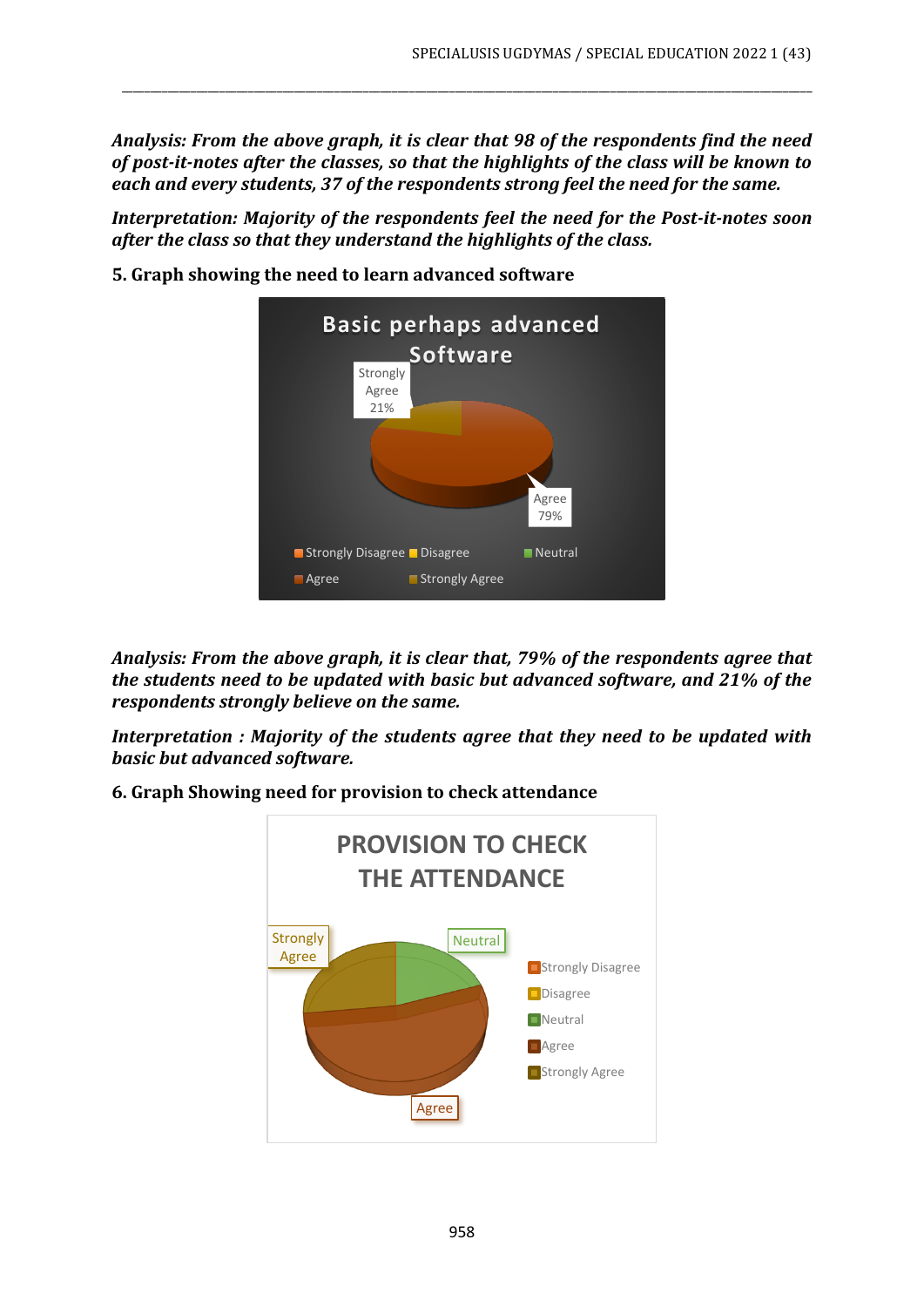*Analysis: From the above graph, it is clear that, 80% of the respondents find the need for the colleges to have a provision to check the online attendance,40% of the respondents feel the strong need for the same.*

\_\_\_\_\_\_\_\_\_\_\_\_\_\_\_\_\_\_\_\_\_\_\_\_\_\_\_\_\_\_\_\_\_\_\_\_\_\_\_\_\_\_\_\_\_\_\_\_\_\_\_\_\_\_\_\_\_\_\_\_\_\_\_\_\_\_\_\_\_\_\_\_\_\_\_\_\_\_\_\_\_\_\_\_\_\_\_\_\_\_\_\_\_\_\_\_\_\_\_\_\_\_\_\_\_\_\_\_\_\_\_\_\_\_\_\_\_\_\_\_

# *Interpretation : Majority of the respondents feel that there is need to facilitate students with online portal to check their attendance.*

# **FINDINGS:**

- 1) Majority of the respondents want the classes to be activity based because that makes them less distracted during the online class.
- 2) Majority of the respondents want to have collaboration with teachers in term of group assignment and projects so that they learn better with teachers guiding them.
- 3) Majority of the students agree that they need to be updated with basic but advanced software.
- 4) Majority of the respondents feel that there is need to facilitate students with online portal to check their attendance.
- 5) Majority of the respondents feel the need for the Post-it-notes soon after the class so that they understand the highlights of the class.
- 6) Majority of the respondents feel the need of making assignments creative rather than having same old boring method of writing assignment.
- 7) Majority of the respondents need one to one interaction between a teacher and a student at least for 5-8 minutes.
- 8) Maximum utilisation of technology and necessary gadgets to facilitate understanding of the concept
- 9) Majority of the respondents feel that understanding practical subject is difficult during online classes.
- 10)Majority of the respondents feel that online exams are good part of online classes.

# **SUGGESTIONS:**

- 1) In order to make classes interesting, institutions must make it mandatory for teachers to adapt to activity based learning.
- 2) Institutions must equip teachers with advanced software so that it becomes easy for them to utilise the gadgets to their maximum.
- 3) Teachers should also focus on creative assignments rather than making students copy from syllabus or note book.
- 4) Institutions must make necessary arrangements to facilitate students with online checking of attendance.
- 5) Teachers must see that they provide highlights of the class to the students after each class.
- 6) Institutions must motivate collaboration between teachers and students so that they are inter linked in the institution.

# **CONCLUSION:**

Online learning has made students to become independent learners before they make their way into the real world. Students got a lot of opportunities to explore new learning applications and platforms during the online class, which helped them to develop new